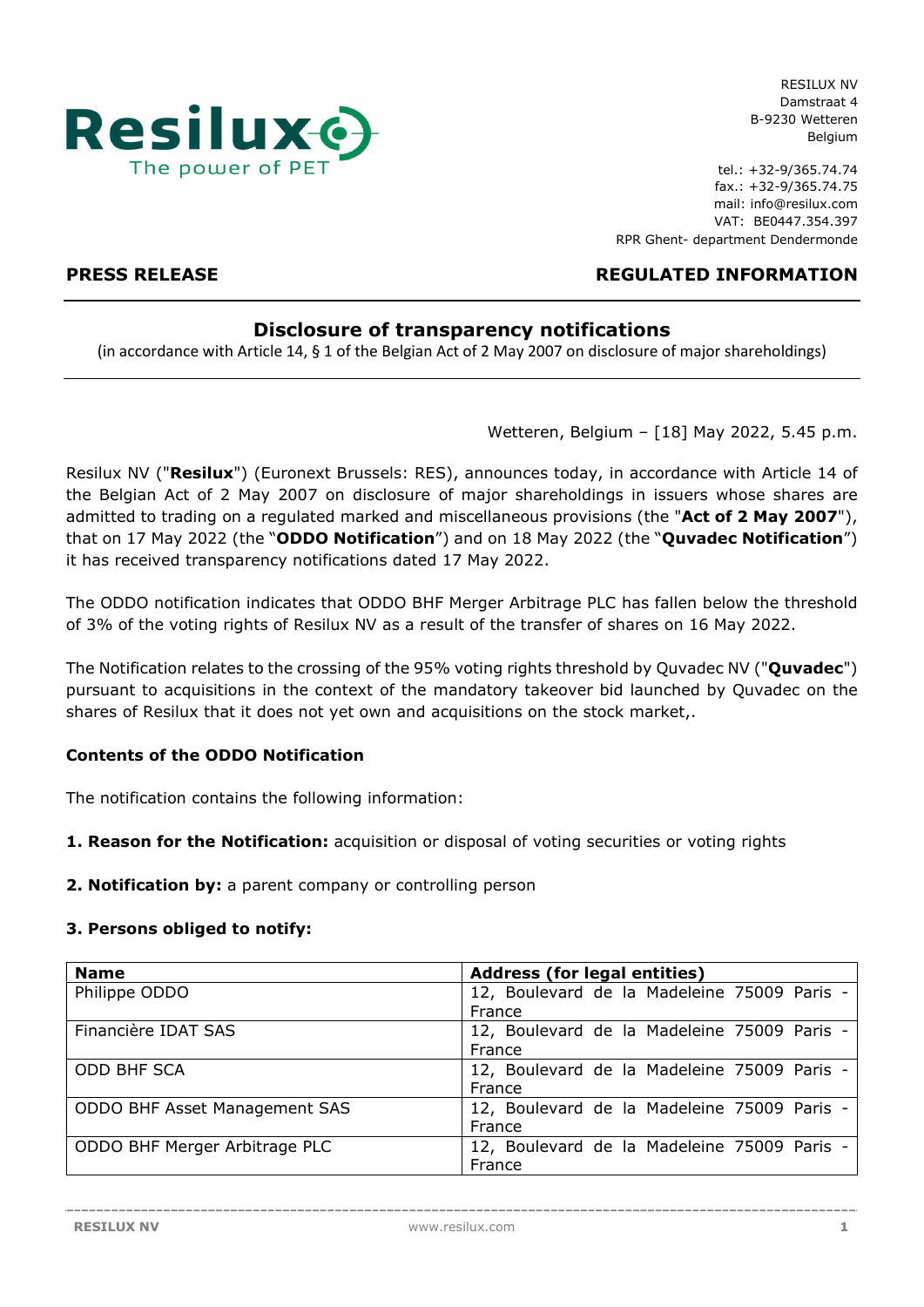

tel.: +32-9/365.74.74 fax.: +32-9/365.74.75 mail: info@resilux.com VAT: BE0447.354.397 RPR Ghent- department Dendermonde

PRESS RELEASE REGULATED INFORMATION

- 4. Date of the transaction: 16 May 2022
- 5. Denominator: 2,005,603
- 6. Thresholds crossed: 3%

#### 7. Details of the Notification:

| <b>Voting rights</b>                    | <b>Previous</b><br>notification | <b>After the transaction</b>         |                                       |                                      |                                       |
|-----------------------------------------|---------------------------------|--------------------------------------|---------------------------------------|--------------------------------------|---------------------------------------|
| <b>Holders of voting</b>                | # of voting rights              | # of voting rights                   |                                       | % of voting rights                   |                                       |
| rights                                  |                                 | <b>Connected</b><br>to<br>securities | <b>Separate</b><br>from<br>securities | <b>Connected</b><br>to<br>securities | <b>Separate</b><br>from<br>securities |
|                                         |                                 |                                      |                                       |                                      |                                       |
| Philippe ODDO                           | $\Omega$                        | 0                                    | 0                                     | 0,00%                                | 0,00%                                 |
| Financière<br><b>IDAT</b><br><b>SAS</b> | $\Omega$                        | 0                                    | 0                                     | 0,00%                                | 0,00%                                 |
| <b>ODDO BHF SCA</b>                     | $\Omega$                        | $\mathbf 0$                          | 0                                     | 0,00%                                | 0,00%                                 |
| ODDO BHF Asset<br>Management SAS        | $\Omega$                        | 0                                    | $\Omega$                              | 0,00%                                | $0,00\%$                              |
| ODDO BHF Merger<br>Arbitrage PLC        | 63.102                          | 0                                    | $\mathbf 0$                           | 0,00%                                | 0,00%                                 |
| Subtotal                                |                                 | $\overline{0}$                       | $\Omega$                              | 0,00%                                | 0,00%                                 |
|                                         | <b>TOTAL</b>                    | $\mathbf 0$                          | 0                                     | 0,00%                                | 0,00%                                 |

#### 8. Chain of controlled undertaking through which the holding is effectively held:

DDO BHF Merger Arbitrage PLC is fully owned by ODDO BHF Asset Management SAS but is entirely independent in its investment decisions and the Notificiation relates only to this Fund.

ODDO BHF Asset Management SAS is fully owned by ODDO BHF SCA. Philippe ODDO has control through Financière IDAT SAS (full ownership of 50.0004% and usufruct of 49.9996%) which directly owns 56.04% of ODDO BHF SCA, which owns 100% of ODDO BHF Asset Management SAS.

\* \* \*

### - Quvadec Notification follows -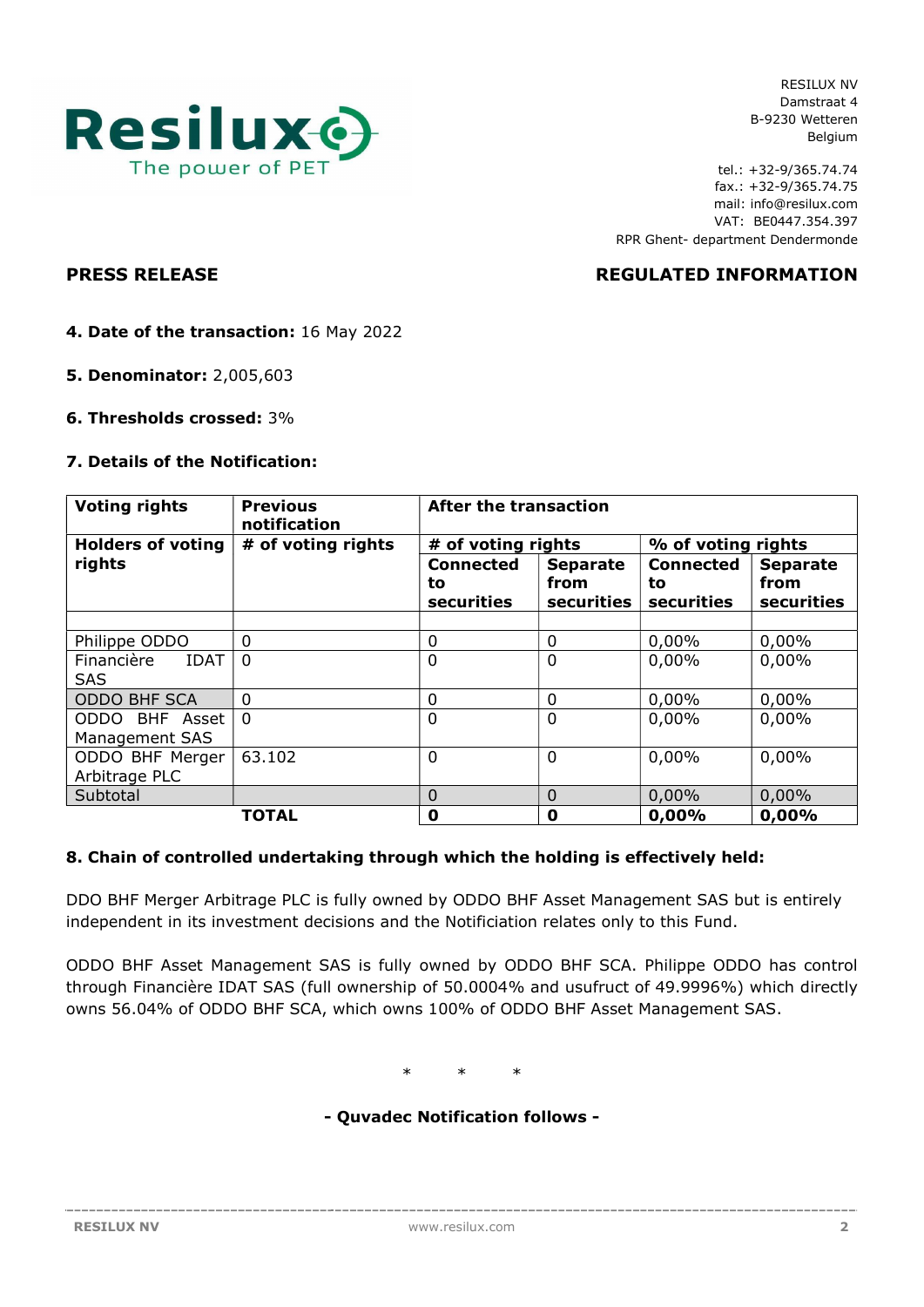

tel.: +32-9/365.74.74 fax.: +32-9/365.74.75 mail: info@resilux.com VAT: BE0447.354.397 RPR Ghent- department Dendermonde

# PRESS RELEASE REGULATED INFORMATION

# Contents of the Quvadec Notification

The Notification contains the following information:

### 1. Reason for the Notification: acquisition or transfer of voting securities or voting rights

#### 2. Notification by:

- persons acting in concert
- a parent company or controlling person

#### 3. Persons obliged to notify:

| <b>Name</b>            | <b>Address (for legal entities)</b>  |  |  |
|------------------------|--------------------------------------|--|--|
| Pascal Vanhalst        |                                      |  |  |
| Maatschap Opus Unicum  | Stevenistenweg 2, 8860 Lendelede     |  |  |
| <b>STAK Ooslec</b>     | Kruisdonk 66, 6222 PH Maastricht, NL |  |  |
| Pava Holding NV        | Brabantstraat 15, 8790 Waregem       |  |  |
| Quva NV                | Stevenistenweg 2, 8860 Lendelede     |  |  |
| Quvadec NV             | Damstraat 4, 9230 Wetteren           |  |  |
| Een natuurlijk persoon |                                      |  |  |
| <b>STAK Robusta</b>    | Houtsnip 17, 3766 VD Soest, NL       |  |  |
| Belfima Invest NV      | Collegebaan 2C, 9090 Melle           |  |  |
| Een natuurlijk persoon |                                      |  |  |
| <b>STAK Foresta</b>    | Houtsnip 17, 3766 VD Soest, NL       |  |  |
| <b>Tradidec NV</b>     | Collegebaan 2C, 9090 Melle           |  |  |
| Valuedec NV            | Collegebaan 2C, 9090 Melle           |  |  |

#### 4. Date of the transaction: 16 May 2022

#### 5. Denominator: 2,005,603

#### 6. Thresholds crossed: 95%

#### 7. Details of the Notification:

| <b>Voting rights</b> | <b>Previous</b><br>notification | <b>After the transaction</b> |                    |
|----------------------|---------------------------------|------------------------------|--------------------|
|                      | # of voting rights              | # of voting rights           | % of voting rights |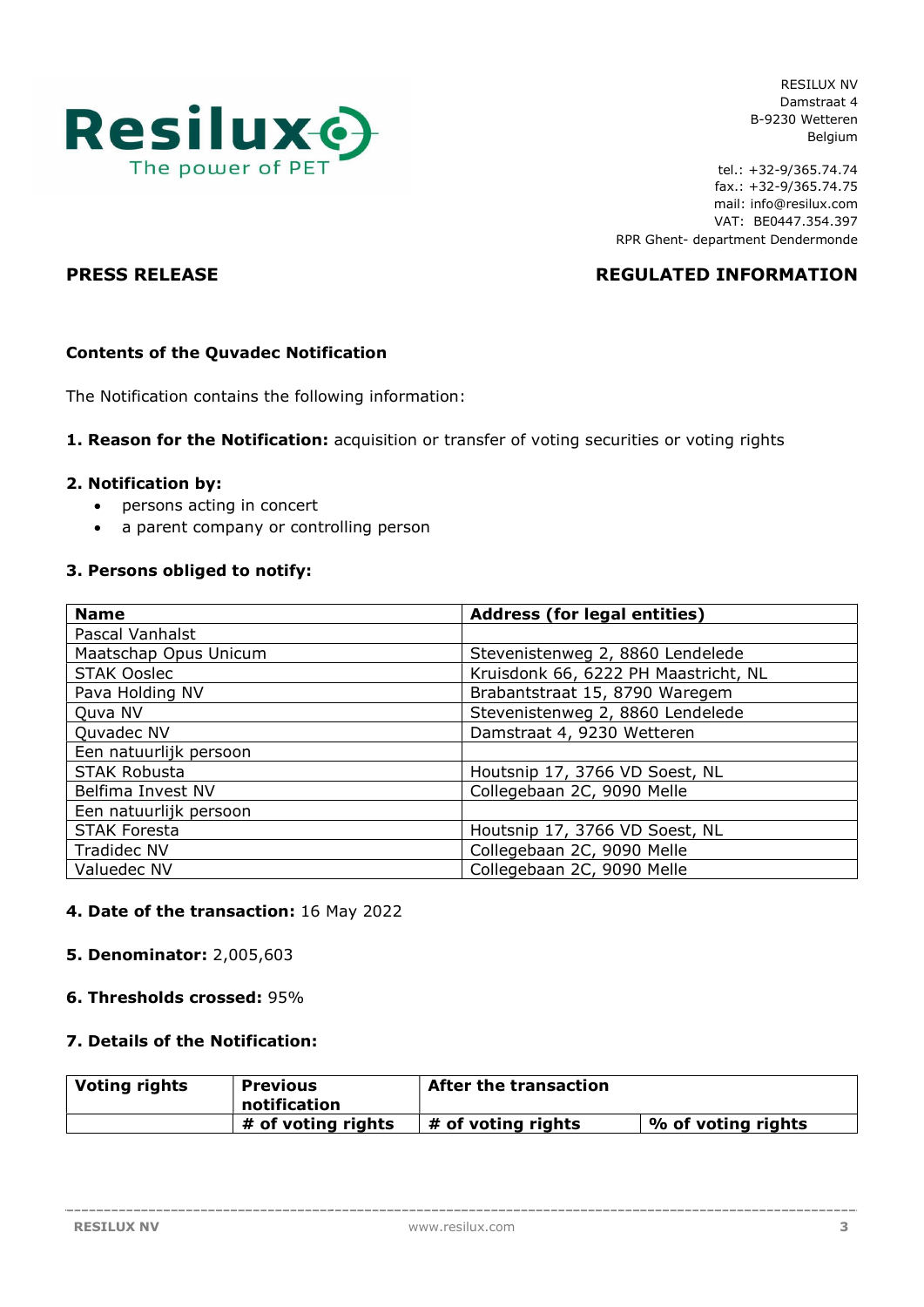

tel.: +32-9/365.74.74 fax.: +32-9/365.74.75 mail: info@resilux.com VAT: BE0447.354.397 RPR Ghent- department Dendermonde

## PRESS RELEASE REGULATED INFORMATION

#### Holders of voting rights Connected to securities Separate from securities Connected to securities Separate from securities Pascal Vanhalst 0 0 0 0.00% 0.00% Maatschap Opus Unicum 0 0 0.00% 0.00% 0.00% STAK Ooslec 0 0 0 0 0.00% 0.00% Pava Holding NV 0 0 0 0.00% 0.00% Quva NV | 0 | 0 | 0 | 0.00% | 0.00% Quvadec NV 1,203,621 1,917,314 0 95.60% 0.00% Subtotal  $\vert 1,203,621 \vert 1,917,314 \vert 0 \vert 95.60\% \vert 0.00\%$ Een natuurlijk persoon 0 0 0.00% 0.00% 0.00% STAK Robusta  $\begin{array}{ccc} \vert & 0 \end{array}$  0 0.00% 0.00% 0.00% Belfima Invest NV 0 0 0 0 0.00% 0.00% 0.00% Een natuurlijk persoon 0 0 0.00% 0.00% 0.00% STAK Foresta 0 0 0 0 0.00% 0.00% Tradidec NV  $\begin{array}{|c|c|c|c|c|c|c|c|c|} \hline 0 & 0 & 0 & 0.00\% & 0.00\% \hline \end{array}$ Valuedec NV 0 0 0 0.00% 0.00% Subtotal 0 0 0 0.00% 0.00% TOTAL  $|1,917,314$  0  $|95.60\%$  0.00%

#### 8. Chain of controlled undertaking through which the holding is effectively held:

Pascal Vanhalst controls maatschap Opus Unicum. Maatschap Opus Unicum controls STAK Ooslec. STAK Ooslec controls Pava Holding NV. Pava Holding NV controls Quva NV. Quva NV controls Quvadec NV.

Valuedec is jointly controlled by Belfima Invest (controlled by STAK Robusta which is controlled by a natural person) and by Tradidec NV (controlled by STAK Foresta which is controlled by a natural person).

## 9. Additional information:

On 14 February 2022 Quva NV and Valuedec NV have entered into a shareholders agreement with respect to their rights and obligations as shareholders of Quvadec NV.

This transparency notification is made, is as far as required and applicable and to the extent Quva NV and Valuedec NV would be deemed to act in concert for the duration of the mandatory takeover bid by Quvadec NV on the outstanding shares in Resilux NV.